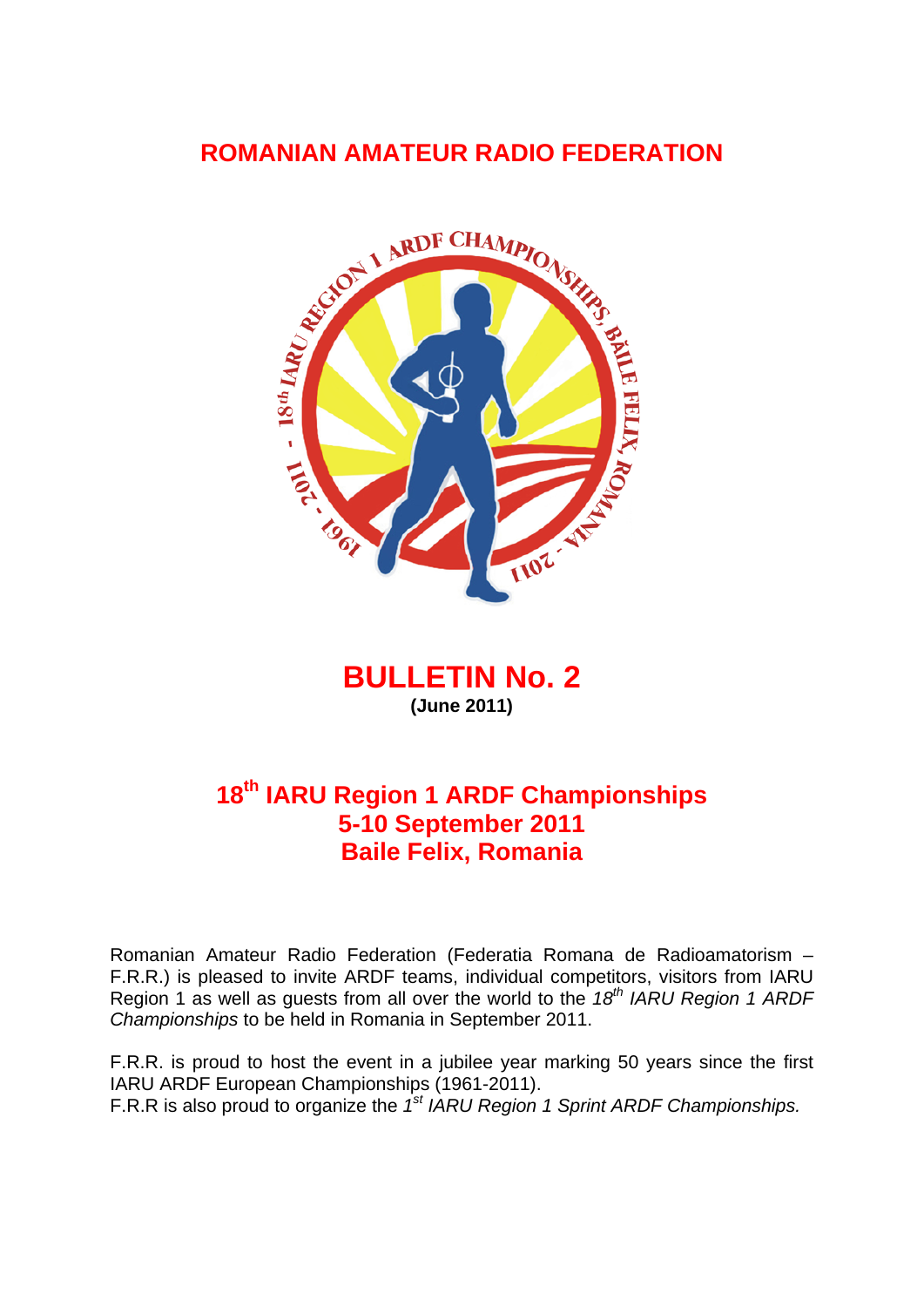## **Venue:**

*Baile Felix* is a thermal spa resort near the commune of Sanmartin in Bihor County, Transylvania, Romania. The resort is the best known and most quality thermal spa in the country. Thermal water temperature is between 20-49 degrees Celsius.

Baile Felix is located in a hilly area covered with oak tree woods, 8 km south of the municipality of Oradea (seat of Bihor County) and 22 km south-east of Bors (border checkpoint to Hungary).

The main tourist attraction in the *Bihor County* are:

- the city of Oradea
- the Stana de Vale resort
- the Caves around Padis and on the Sighistel River Valley
- the Bear's Cave
- the lake with water lilies

## **Letter of Intent:**

We have received Letter of intent from the following countries:

Belarus (BFRR), Belgium (UBA), Congo (URAC), Czech Republic (CRC), Denmark (EDR), France (REF), Great Britain (RSGB), Kazakhstan (KFRR), Lithuania (LRMD), Mongolia (MRSF), Netherland (VERON), Poland (PZK), Russia (SRR), Slovenia (ZRS), Sweden (SSA), Switzerland (USKA), Ukraine (UARL).

From the above list citizens of **Belarus**, **Congo, Kazakhstan, Mongolia, Russia** and **Ukraine** must have visas for Romania.

## **Process of getting Romanian visa**

You must go to the embassy **in person** and get your visa there. To the visa application you shall enclose the **Letter of invitation.** 

FRR must send to you **by post** at the postal address of your Society the **Letter of invitation.** 

## **Program of the Championships:**

5 September, Monday – Arrival, accommodation;

 6 September, Tuesday – Training on 80m and 2m bands and Sprint training, official opening;

7 September, Wednesday – First competition, awarding;

8 September, Thursday – Sprint competition\*, awarding\*\*;

 9 September, Friday – Second competition, awarding, closing ceremony and banquet:

10 September, Saturday – Departure.

\*will be only individual ranking;

\*\*medals and certificates;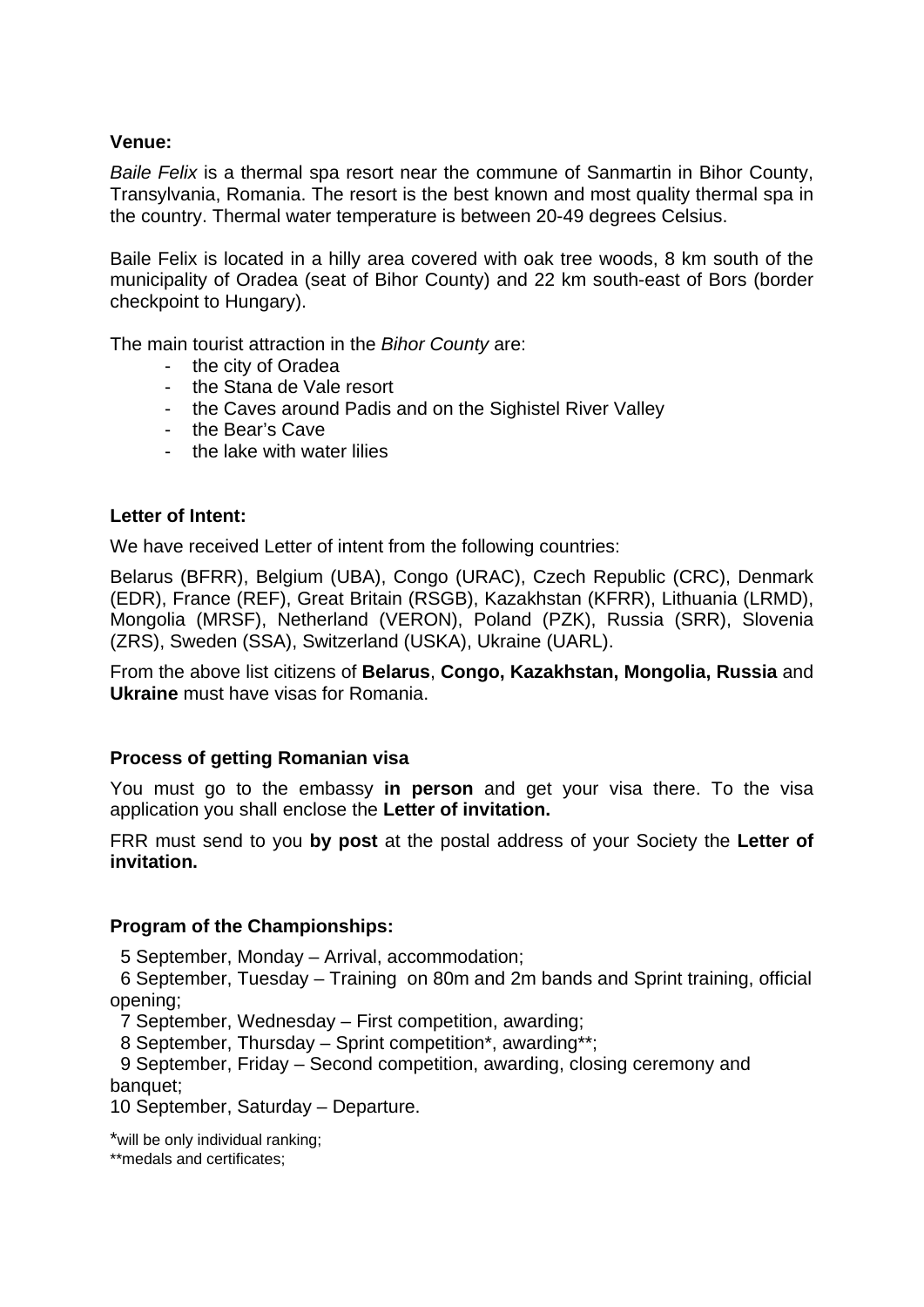Please note that on 8<sup>th</sup> of September we will have 1st IARU Region 1 Sprint **Championship.** 

## **Competition rules**

IARU Region 1 ARDF rules (http://www.ardf-r1.org/ardf\_rules) - version 2.8 for Part A and version 2.9 for Part B will be valid for the Championships.

#### **International jury**

Chairman: Pa Nordwaeger, SM0BGU

#### **Technical data**

Technical data of transmitters

3.5 MHz

RF output power 3 W Modulation type A1A Frequency 3.580 MHz TX, 3.530 MHz beacon Antenna Vertical wire 8m 144 MHz RF output power 1 W Modulation type A2A, AM75% Frequency 144.800 MHz TX, 144.100 MHz beacon **Omnidirectional SPRINT** RF output power 1 W Modulation type A1A **Frequency** 3.530 MHz TX (Normal) 3.550 MHz S 3.570 MHz TXF (Fast) 3.590 beacon Antenna Vertical wire 1,5m

## **Terrain characteristics**

Mid-difficult, with small hills, covered with forest.

#### **Marking devices**

SPORTIdent system.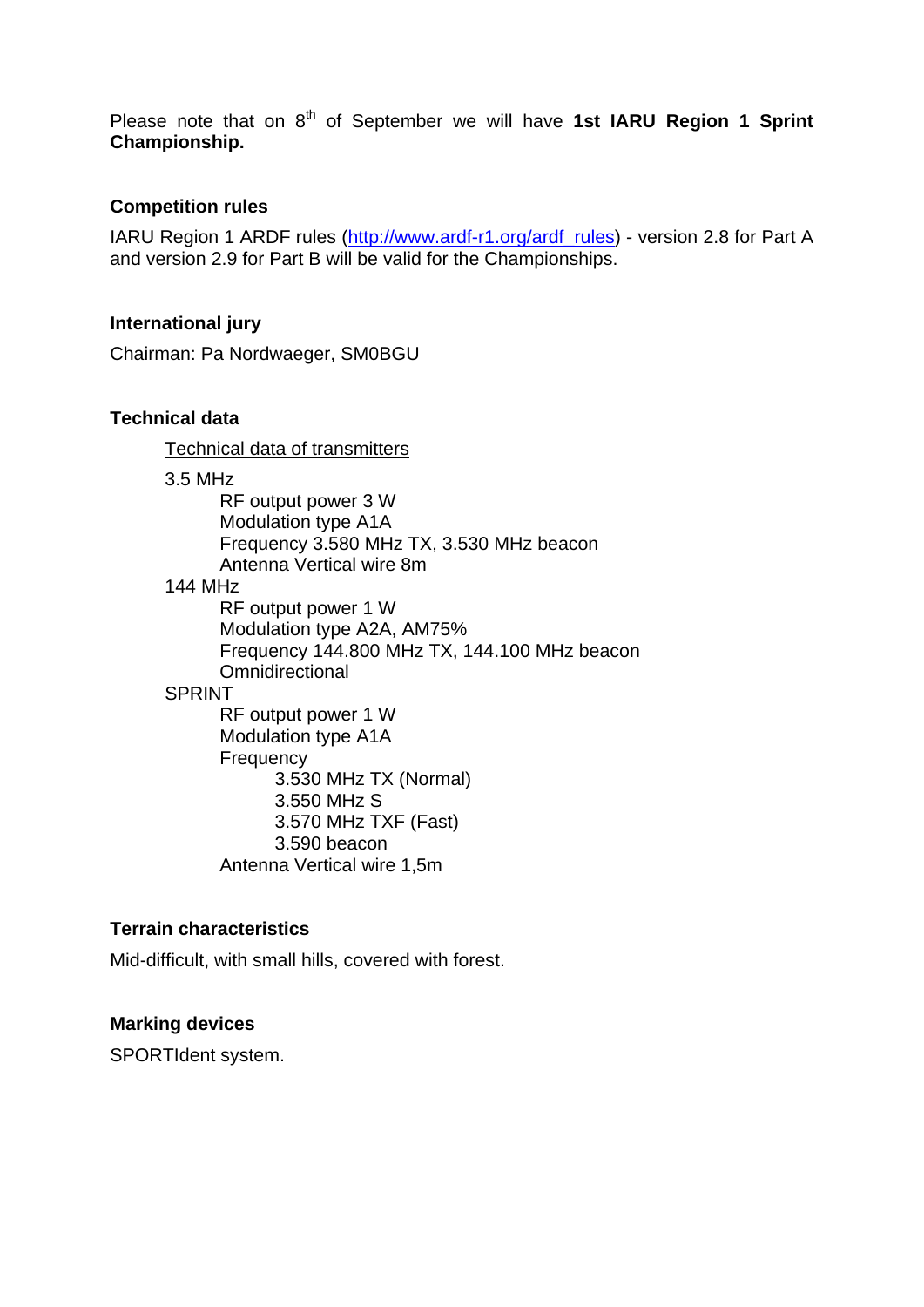## **Map**

Scale 1:15000 (2m, 80m bands), 1:5000 (Sprint competition), Size A4, IOF standard, non waterproof

Sample:



# **Official Application**

If your team wants to participate in the Championships and you have not sent the preliminary application – Letter of intent – yet, please send **Official Application** to the organizers address as soon as possible.

Please fill in the **Official Application** for the 18th IARU Region 1 ARDF Championships. You can find it in this document (see Appendix 2), and excel version is on www.ardf2011.com. An electronic version is preferred one, if possible.

## **Arrival and departure**

See Appendix 3

## **Transfers:**

The price to Baile Felix and back per person is as follows:

From Cluj-Napoca International Airport and back: Euro 40;

From Timisoara International Airport and back: Euro 40;

(preferably) From Budapest (Hungary) International Airport and back: Euro 50;

All transfers from the airport to the hotel and back will be arranged **upon request.**  Transfers are **not included** in the price of the package (Registration fee).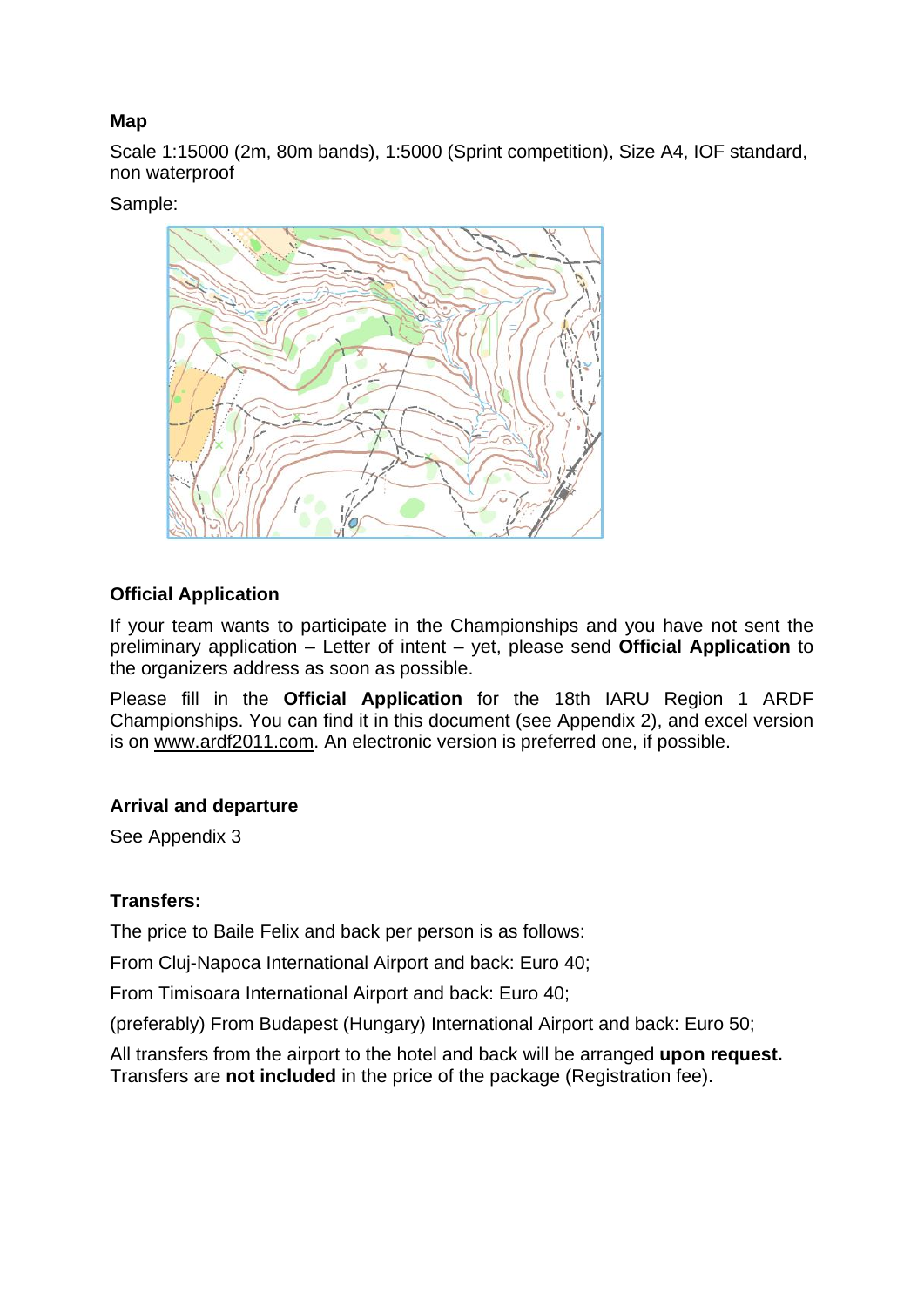## **Information for the trainings before the Championships**

A **training camp** will be organized during the week prior the Championships with trainings on 3,5 MHz and 144 MHz bands and Sprint training.

Training dates are 31.08, 01.09, 02.09, 03.09, 04.09. There are total of 5 trainings (two on 2m band, two on 80m band and one Sprint).

If you're interested in trainings, you can get all details on contact@ardf2011.com.

Basic trainings costs are 5 Euro per person per training – without accommodation and transportation to/from training areas.

Accommodation and full board for **Euro 30** - per person per day.

## **Entry fee and terms of payment**

There are two options depending on the status of the participants, needs of accommodation/full board, and date of payment as follows:

a) Total package for competitors and Team officials: Euro 290 if paid till 30 June or Euro 320 if paid after 30 June, includes accommodation (all inclusive), transportation to the start and from the finish, maps, and banquet;

b) Total package for guests/visitors (out of participants and Team officials): Euro 250 if paid till 30 June or Euro 280 if paid after 30 June, includes accommodation (all inclusive), transportation to the start and from the finish, and banquet.

## **Payment details**

Payment **by bank transfer**. Bank transfer costs are covered by Society which makes the payment.

All payments must reach FRR by **10th July 2010.** 

The funds should be transferred to the following bank account:

#### Name of Bank: **Banca Romaneasca SA, Sucursala Satu Mare, Piata Libertatii 20**  Swift: **BRMAROBU**

Recipient: **CS Sky Lark, loc. Mediesu Aurit 762, jud. Satu Mare, C.F. 9083492**  IBAN: **RO17BRMA0310031800095400** 

## **Also note:**

-ABBREVIATION OF YOUR SOCIETY (as the payment reference) -Purpose of payment: Reg. fee - ARDF R1 2011.

## **Contact:**

Adress: Mediesu Aurit 762, 447185, Satu Mare, Romania Telephone: +40-722-511529 Fax: +40-361-819683 Email: ardf.ro@gmail.com or contact@ardf2011.com Website: www.ardf2011.com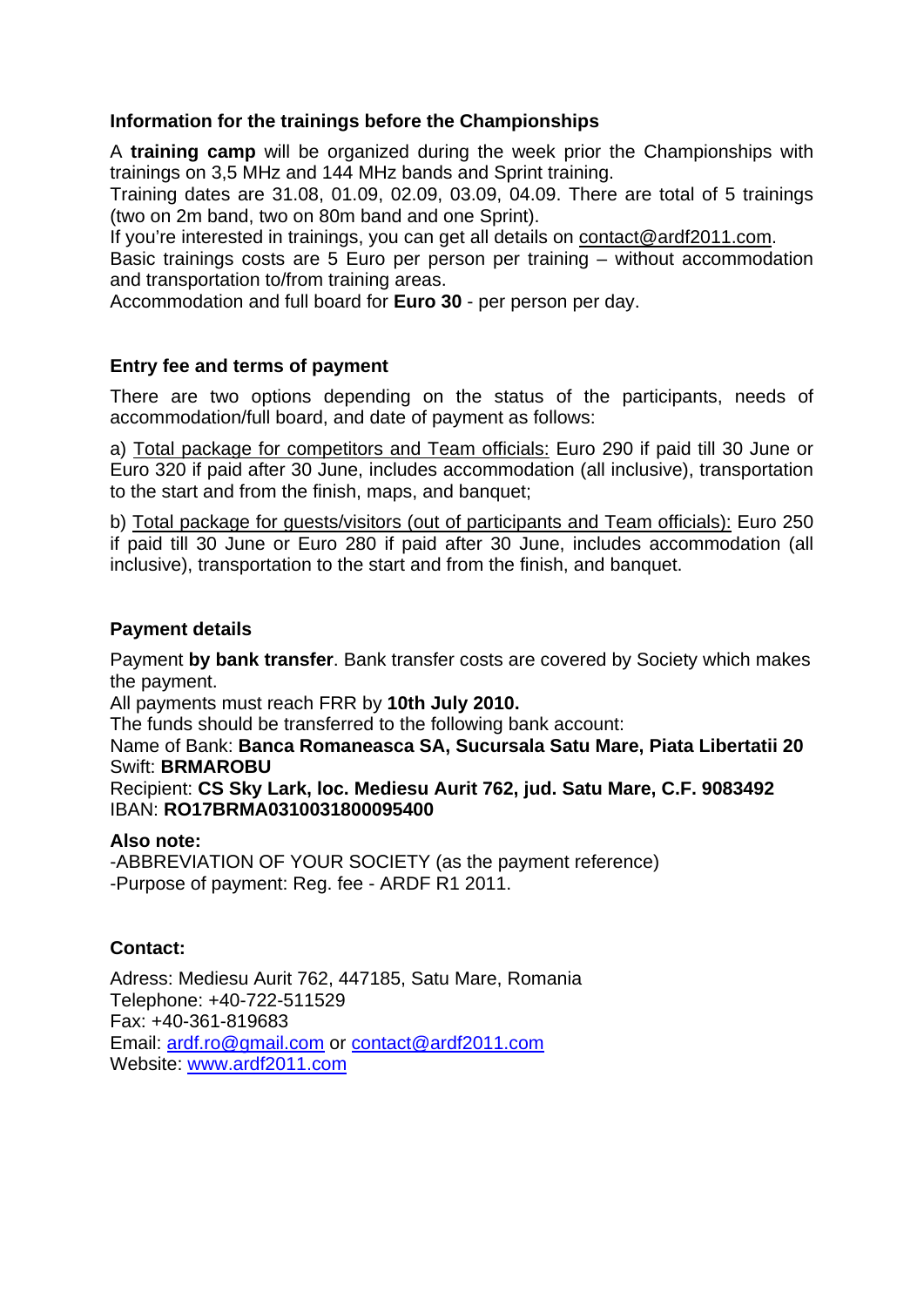#### **Important notes:**

1. FRR would like to remind all societies which have not yet sent their **LETTER OF INTENT** that **the Championships will be held during the vacation season** when all the hotel reservations must be made in advance. Therefore FRR will consider all late entries with a willingness to help but **without any guarantee that they will be satisfied and participants accepted**.

2. All the additional information and next Bulletins will be distributed only to **societies that have responded** and only to the contact person regarding the Championships. The information will also be available on the website of the Championships **www.ardf2011.com** 

**ROMANIAN AMATEUR RADIO FEDERATION Szabolcs Olah, Organizing Committee Chairman YO5OBP**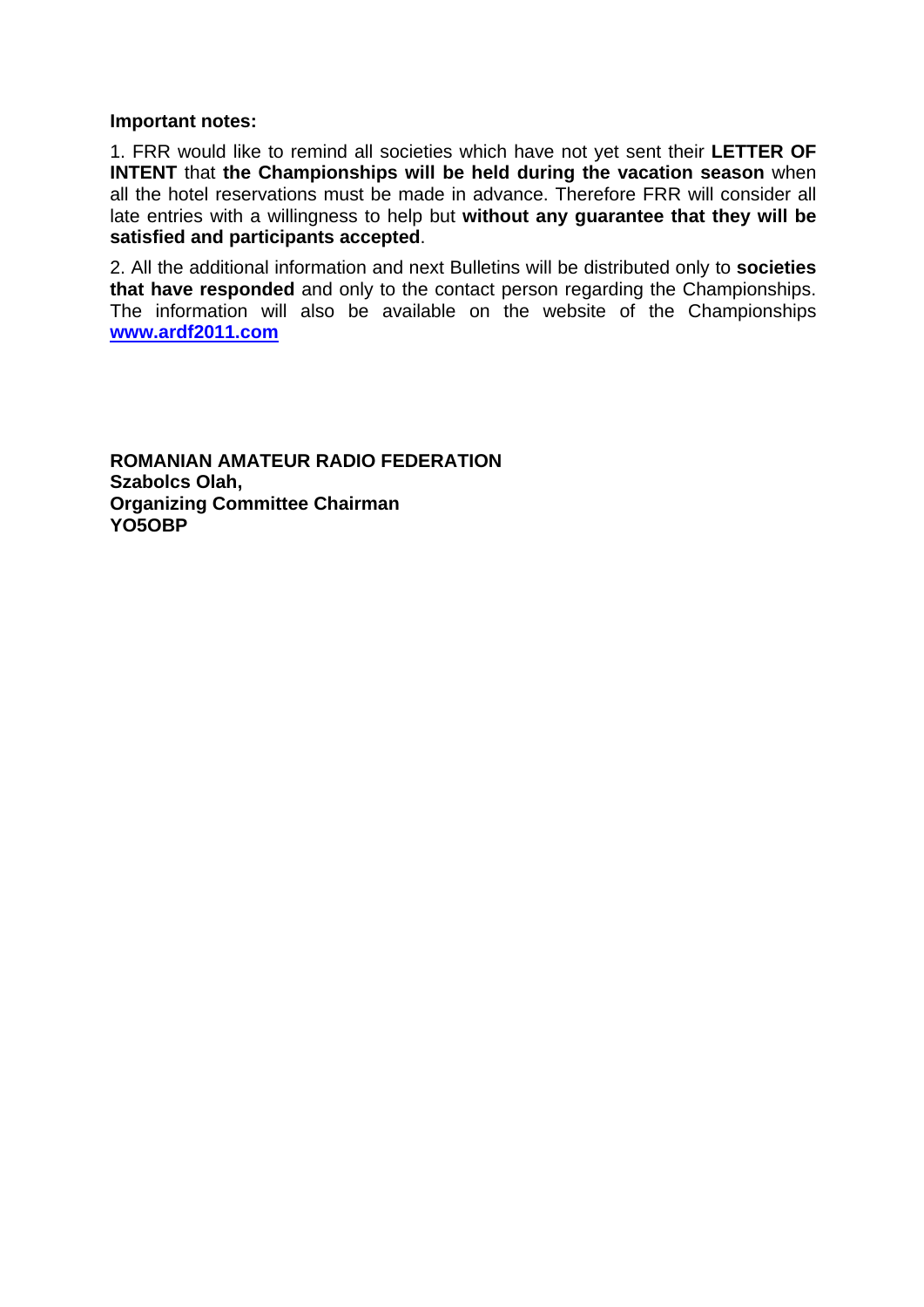## **APPENDIX 2**

|                                 | 18th IARU REGION 1 ARDF CHAMPIONSHIPS, 05-10 SEPTEMBER 2011, ROMANIA, BAILE FELIX - OFFICIAL APPLICATION |  |                    |                    |           |          |                          |                               |                           |                                                                      |                                                                   |
|---------------------------------|----------------------------------------------------------------------------------------------------------|--|--------------------|--------------------|-----------|----------|--------------------------|-------------------------------|---------------------------|----------------------------------------------------------------------|-------------------------------------------------------------------|
| <b>Country</b>                  |                                                                                                          |  |                    |                    |           |          |                          |                               |                           |                                                                      |                                                                   |
| Society name                    |                                                                                                          |  |                    |                    |           |          |                          |                               |                           |                                                                      |                                                                   |
| No.                             | <b>Team position</b><br>(competitor, team Name<br>leader, visitor,<br>trainer)                           |  | <b>Family Name</b> | Gender<br>(F or M) | Call Sign | Category | <b>SI-Card</b><br>number | Date of birth<br>(dd-mm-yyyy) | <b>Passport</b><br>number | <b>Email address</b><br>(obligatory for team<br>leaders and coaches) | Cell phone number<br>(obligatory for team<br>leaders and coaches) |
|                                 |                                                                                                          |  |                    |                    |           |          |                          |                               |                           |                                                                      |                                                                   |
| $\overline{2}$                  |                                                                                                          |  |                    |                    |           |          |                          |                               |                           |                                                                      |                                                                   |
| 3 <sup>1</sup>                  |                                                                                                          |  |                    |                    |           |          |                          |                               |                           |                                                                      |                                                                   |
| $\frac{4}{ }$<br>5 <sub>1</sub> |                                                                                                          |  |                    |                    |           |          |                          |                               |                           |                                                                      |                                                                   |
| $6 \mid$                        |                                                                                                          |  |                    |                    |           |          |                          |                               |                           |                                                                      |                                                                   |
| $\overline{7}$                  |                                                                                                          |  |                    |                    |           |          |                          |                               |                           |                                                                      |                                                                   |
| 8 <sup>1</sup>                  |                                                                                                          |  |                    |                    |           |          |                          |                               |                           |                                                                      |                                                                   |
| 9                               |                                                                                                          |  |                    |                    |           |          |                          |                               |                           |                                                                      |                                                                   |
| 10                              |                                                                                                          |  |                    |                    |           |          |                          |                               |                           |                                                                      |                                                                   |
| 11                              |                                                                                                          |  |                    |                    |           |          |                          |                               |                           |                                                                      |                                                                   |
| 12                              |                                                                                                          |  |                    |                    |           |          |                          |                               |                           |                                                                      |                                                                   |
| 13                              |                                                                                                          |  |                    |                    |           |          |                          |                               |                           |                                                                      |                                                                   |
| 14                              |                                                                                                          |  |                    |                    |           |          |                          |                               |                           |                                                                      |                                                                   |
| 15                              |                                                                                                          |  |                    |                    |           |          |                          |                               |                           |                                                                      |                                                                   |
| 16                              |                                                                                                          |  |                    |                    |           |          |                          |                               |                           |                                                                      |                                                                   |
| 17                              |                                                                                                          |  |                    |                    |           |          |                          |                               |                           |                                                                      |                                                                   |
| 18<br>19                        |                                                                                                          |  |                    |                    |           |          |                          |                               |                           |                                                                      |                                                                   |
| 20                              |                                                                                                          |  |                    |                    |           |          |                          |                               |                           |                                                                      |                                                                   |
| 21                              |                                                                                                          |  |                    |                    |           |          |                          |                               |                           |                                                                      |                                                                   |
| 22                              |                                                                                                          |  |                    |                    |           |          |                          |                               |                           |                                                                      |                                                                   |
| 23                              |                                                                                                          |  |                    |                    |           |          |                          |                               |                           |                                                                      |                                                                   |
| 24                              |                                                                                                          |  |                    |                    |           |          |                          |                               |                           |                                                                      |                                                                   |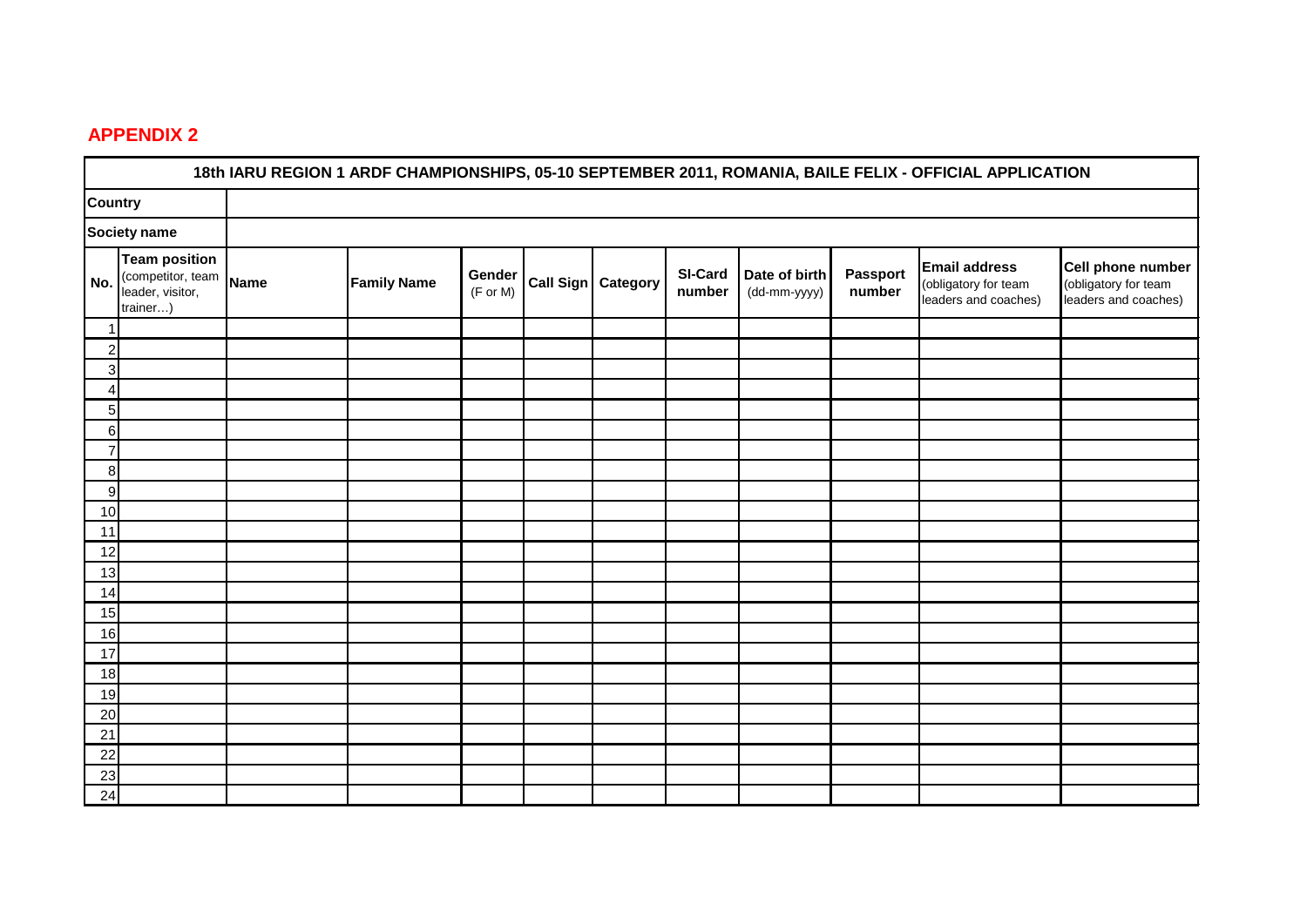| 25      |  |  |  |  |  |  |
|---------|--|--|--|--|--|--|
| 26<br>- |  |  |  |  |  |  |
| 27      |  |  |  |  |  |  |
| 28      |  |  |  |  |  |  |
| 29      |  |  |  |  |  |  |
| 30      |  |  |  |  |  |  |
| 31      |  |  |  |  |  |  |
| 32      |  |  |  |  |  |  |
| 33      |  |  |  |  |  |  |
| 34      |  |  |  |  |  |  |
| 35      |  |  |  |  |  |  |
| 36      |  |  |  |  |  |  |
| 37      |  |  |  |  |  |  |
| 38<br>- |  |  |  |  |  |  |
| 39      |  |  |  |  |  |  |
| 40      |  |  |  |  |  |  |

| <b>CONTACT DATA</b>            |  |
|--------------------------------|--|
| Postal address of your Society |  |
| Name of contact person         |  |
| Call sign                      |  |
| Telephone number               |  |
| <b>Email address</b>           |  |

| Date      |  |
|-----------|--|
| Signature |  |

**Please send the completed Official Application form until 15th July 2011!**